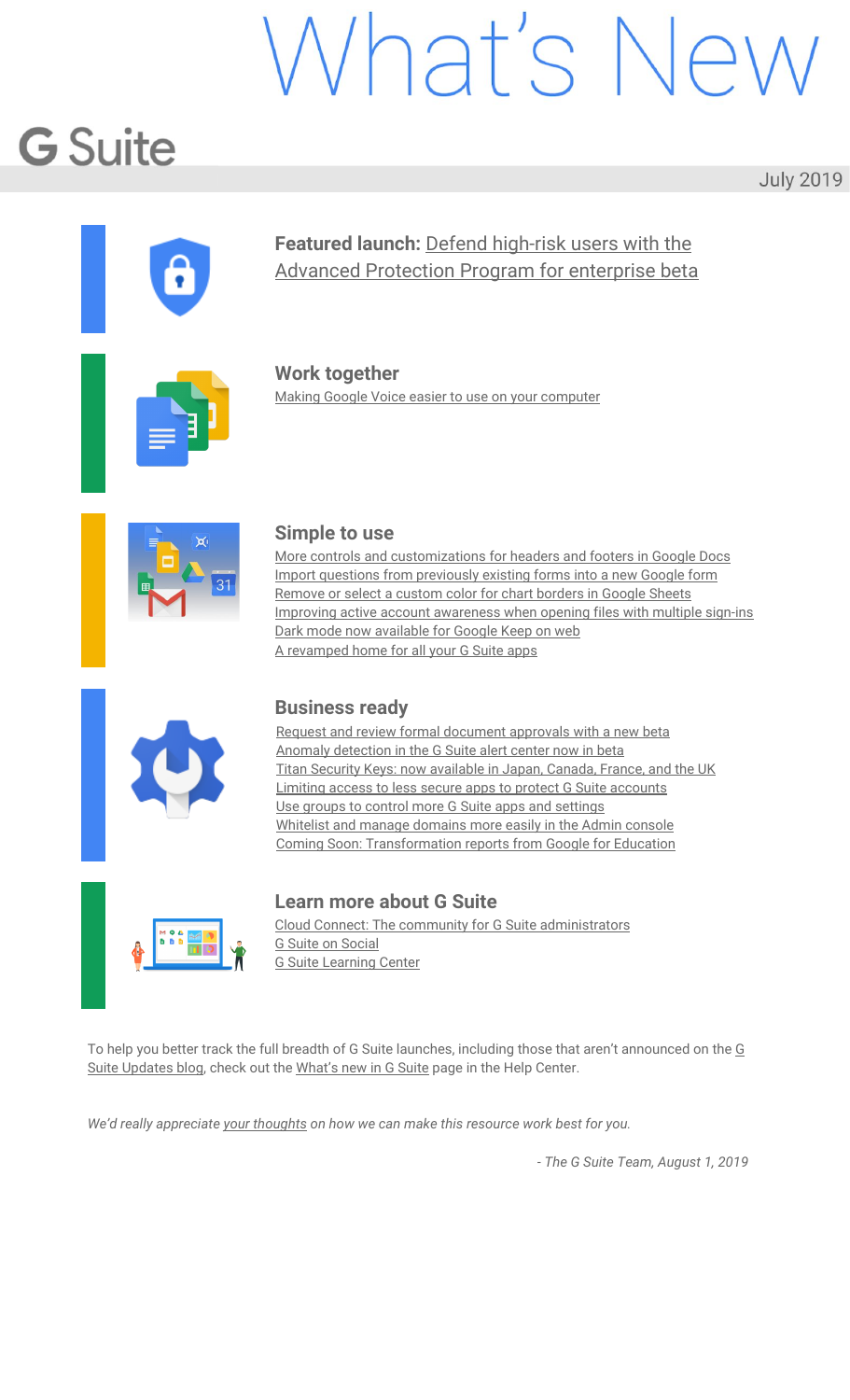# <span id="page-1-0"></span>Featured launch: Defend high-risk users with the Advanced Protection Program for enterprise beta

Announced July 31, 2019 **Administrative Administrative** - [back](#page-0-0) to top - back to top -

#### **What's changing**

Today, we're announcing the beta of Google's Advanced [Protection](https://landing.google.com/advancedprotection/) Program for G Suite customers. With Advanced Protection Program for enterprise, you'll be able to enforce a set of enhanced security policies for employees in your organization that are most at risk for targeted attacks. These policies include:

Requiring the use of security keys for maximum protection against phishing. Automatically blocking access to non-whitelisted third-party apps. Enhanced email scanning for threats. Download protections for certain file types when signed into Google Chrome.

Advanced Protection for enterprise will be rolling out in beta over the next several days. See below for more details on how to get started.

#### **Who's impacted**

Admins and end users

#### **Why you'd use it**

While the individual policies currently included in the Advanced Protection Program are available to G Suite users outside of this beta, the Advanced Protection Program beta offers a simple bundle of our strongest account security settings for your organization's high-risk users.

Some users who would benefit from the protections of Advanced Protection are:

IT admins, Executives, Employees in regulated or high-risk verticals such as finance or government.

#### **How to get started**

**Admins:** Turn the beta on by going to *Admin console > Security > Advanced Protection Program* and select "Enrollment is enabled" for one or more organizational units (OUs).

**End users:** Once the program is enabled in your domain, users in those OUs specified by their admin can enroll in the Advanced Protection Program by going to [g.co/advancedprotection](https://landing.google.com/advancedprotection/). Note that users will need two security keys to complete enrollment.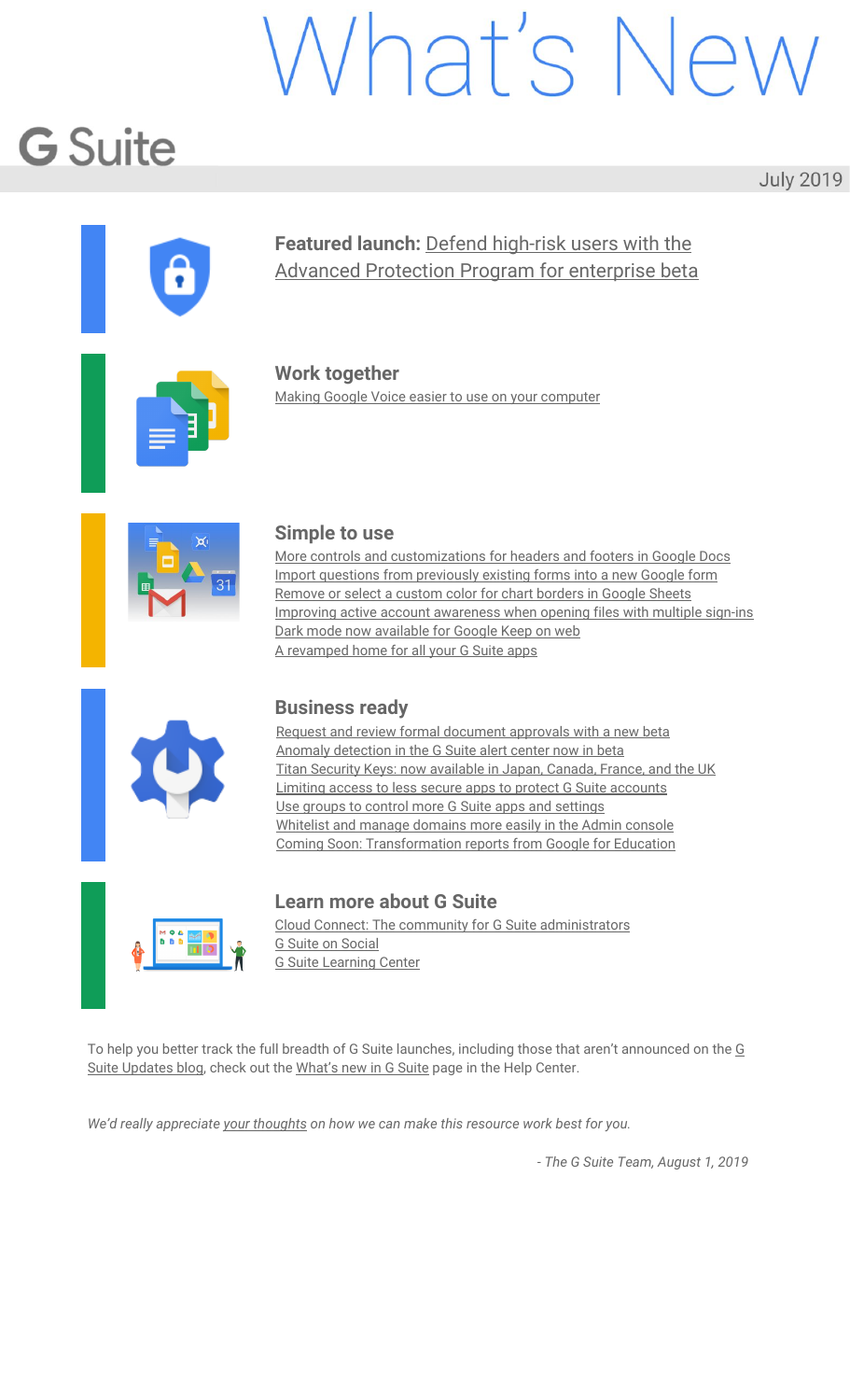#### **Additional details**

Once the beta is enabled for their domain, users will be able to opt in at [g.co/advancedprotection](https://landing.google.com/advancedprotection/). We'll automatically enforce a specific set of policies for the users you identify as most at risk:

**Requiring the use of security keys.** Physical security keys, such as our Titan [Security](https://cloud.google.com/titan-security-key/) Keys, go further than traditional 2-Step Verification to help secure accounts against phishing and account takeovers.

**Automatically blocking access to high-risk third-party apps.** When a user signs up for new apps or services, they're sometimes asked to give access to high-risk data in their G Suite account. Advanced Protection allows only Google apps and select third-party apps, including those [whitelisted](https://support.google.com/a/answer/7281227?hl=en#scopes) by G Suite [admins,](https://support.google.com/a/answer/7281227?hl=en#scopes) to access high-risk user data.

Note: Third party apps that do not require high-risk scopes to function will not be automatically blocked by Advanced Protection. However, they can be blocked through a [separate](https://support.google.com/a/answer/7281227?hl=en#scopes) admin policy.

**Enhanced email scanning.** Incoming email will have all available screening for phishing attempts, viruses, and attachments with malicious content.

**Stricter account recovery:** Users who lose both of their security keys will need admin help to regain access to their accounts on new devices. This prevents automated recovery flows from becoming an attack vector.

**Download protections in Google Chrome.** We're adding a new feature in Google Chrome that will reduce a user's exposure to potentially risky downloads. When signed into Chrome, users will receive a warning that indicates that [S](https://safebrowsing.google.com/)afe [Browsing](https://safebrowsing.google.com/) could not verify whether a file is safe. This will signal to users to proceed with caution and check the reputation of the source of the file to further validate the legitimacy of the file.

Find out more about the policies enforced in the Advanced Protection Program at [g.co/advancedprotection](https://landing.google.com/advancedprotection/).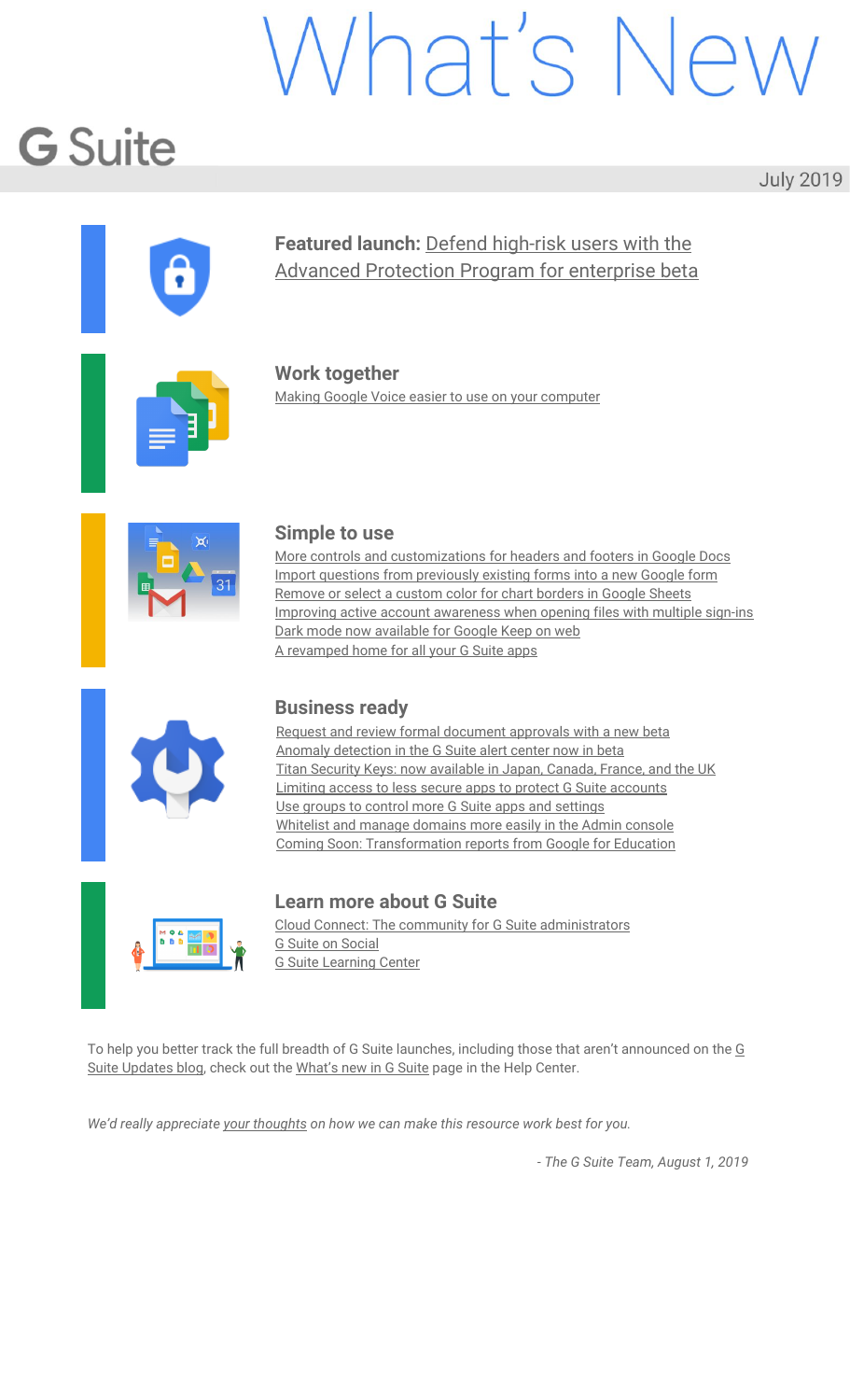### Work together

#### <span id="page-3-0"></span>Making Google Voice easier to use on your computer

Announced on July 11, 2019 Share with your organization - [back](#page-0-0) to top -

#### **What's changing**

We're making some improvements to the Google Voice web app. These will make it easier to find the right contact, quicker to place calls, and simpler to control audio settings. Specific improvements include:

Always-visible call panel One-click calling Quick access to mic and audio settings

See more information below.

#### **Who's impacted**

End users

#### **Why you'd use it**

It's important for a telephony system to be quick and intuitive to use. These improvements will make it simpler to use Google Voice, so users spend less time navigating the product interface and more time communicating through it.

#### **How to get started**

**Admins:** No action needed.

**End users**: See our Help Center to learn more about how to [make](https://support.google.com/voice/answer/3379129) calls or change the audio [settings](https://support.google.com/voice/answer/9188701) for Google Voice on the web.

#### **Additional details**

#### **Always visible call panel**

The new call panel will be in the same place regardless of what you're doing in the Google Voice app—checking messages, listening to voicemails, or something else. This will make it quicker and easier to place calls when you need to.

#### **One-click calling**

A new quick call option will appear when users hover over a contact in their call list. This will allow users to make calls faster.

#### **Quick access to mic and audio settings**

A new icon in the main action bar will give instant access to common audio settings. These include what microphone and audio output to use before or during a call, as well as what device should ring for incoming calls.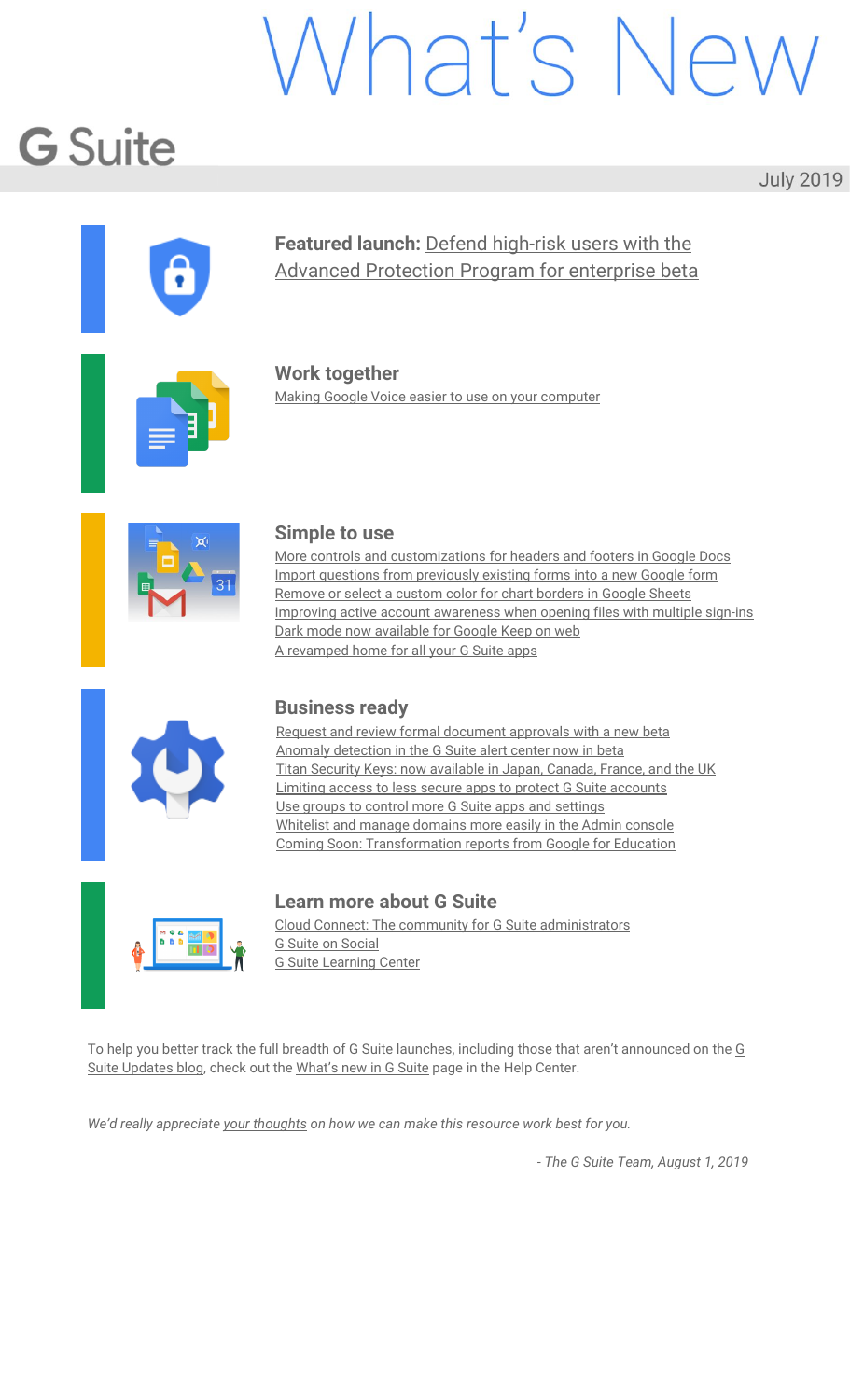# Simple to use

#### <span id="page-4-0"></span>More controls and customizations for headers and footers in Google Docs

Announced on July 23, 2019 Share with your organization - [back](#page-0-0) to top -

#### **What's changing**

We're giving you more options to control and customize headers and footers in Google Docs.

Previously, you could set a single header or single footer for your entire document, with an option to make it different on the first page only. Now you can also define a specific header or footer for each section of your document, or use different headers and footers on odd and even page numbers.



*Set a different header or footer on odd and even page numbers.*

<span id="page-4-1"></span>To use [different](https://support.google.com/docs/answer/86629) headers or footers per page, see this article in the Help Center.

#### Import questions from previously existing forms into a new Google form

| Announced on July 1, 2019 | Share with your organization | - back to top - |
|---------------------------|------------------------------|-----------------|
|                           |                              |                 |

#### **What's changing**

We're adding the ability to import questions from your existing Google Forms and forms shared with you into a new form.

**Who's impacted** End users

#### **Why you'd use it**

You've told us that the ability to import relevant questions from other forms into a new form is important. For example, educators frequently reuse questions from existing forms or forms shared with them for collaboration by others, to create quizzes. Or you could use this feature to quickly create forms that are distributed on a monthly or quarterly basis, like surveying your employees about workplace amenities.

Previously, it was only possible to do this manually, a process that often took a great deal of time.

**How to get started**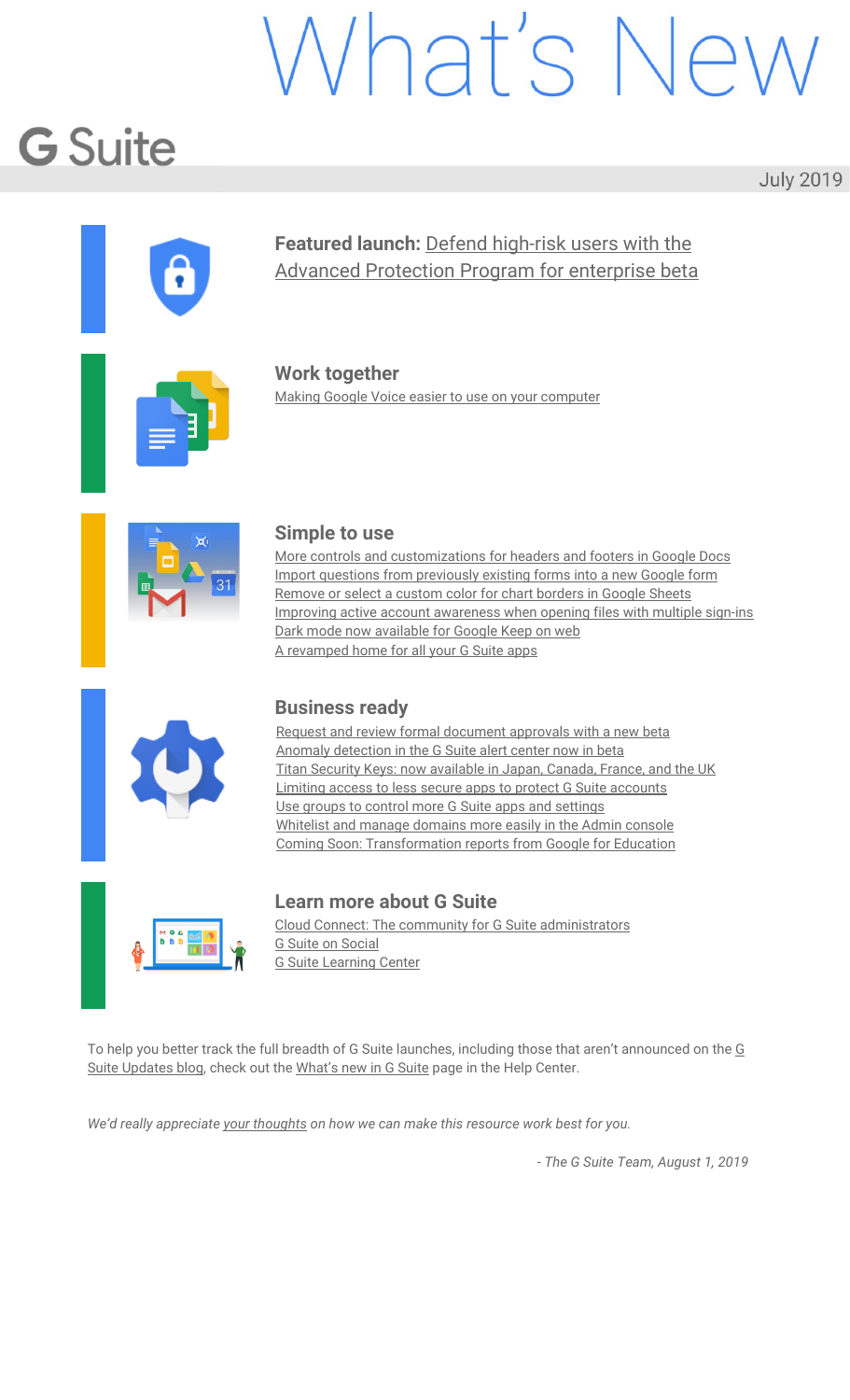**Admins:** No action required. **End users:**

#### First, open a form and from the action toolbar on the right, select *Import Questions*. Then, from the dialogue box, select the form with the questions you want to import. From the right hand sidebar menu, you can:

Import all questions by choosing *Select All > Import Questions*

Or, you can select specific questions to import and then select *Import Questions.*

| African Language and Geography Pop Quiz<br>Form description |    |                |                 | а<br>×<br><b>Import questions</b><br>African Language and Geography<br>Quiz<br>Change form                                                                 |
|-------------------------------------------------------------|----|----------------|-----------------|------------------------------------------------------------------------------------------------------------------------------------------------------------|
| $\pm1.1$<br>Question                                        |    | $\circledcirc$ | Multiple choice | Select all                                                                                                                                                 |
| O Option 1<br>Add option at add "Other"                     |    |                |                 | Which of these are official<br>◡<br>languages spoken in South Africa?<br>Checkboxes: 7 options<br>What is the capital of Kenya?<br>$\overline{\mathbf{v}}$ |
| ø<br>Answerkey (0 points)                                   | ıO | 百              | Required (B)    | Multiple choice: 5 options                                                                                                                                 |

#### <span id="page-5-0"></span>Remove or select a custom color for chart borders in Google Sheets

| Announced on July 8, 2019<br>Share with your organization<br>- back to top - |  |
|------------------------------------------------------------------------------|--|
|------------------------------------------------------------------------------|--|

#### **Quick launch summary**

You now have more options for customizing chart borders in Google Sheets. Currently, the default border for a chart is dark gray — now, you can change the border to a custom color or remove the border:

Double click on any chart to open the Chart editor and select the Customize tab. Under Chart style, you can select a border color or select "None" to remove the border.



*The default border is shown on the left, customization options shown on the right.*

We hope this new feature helps you better customize your Sheets.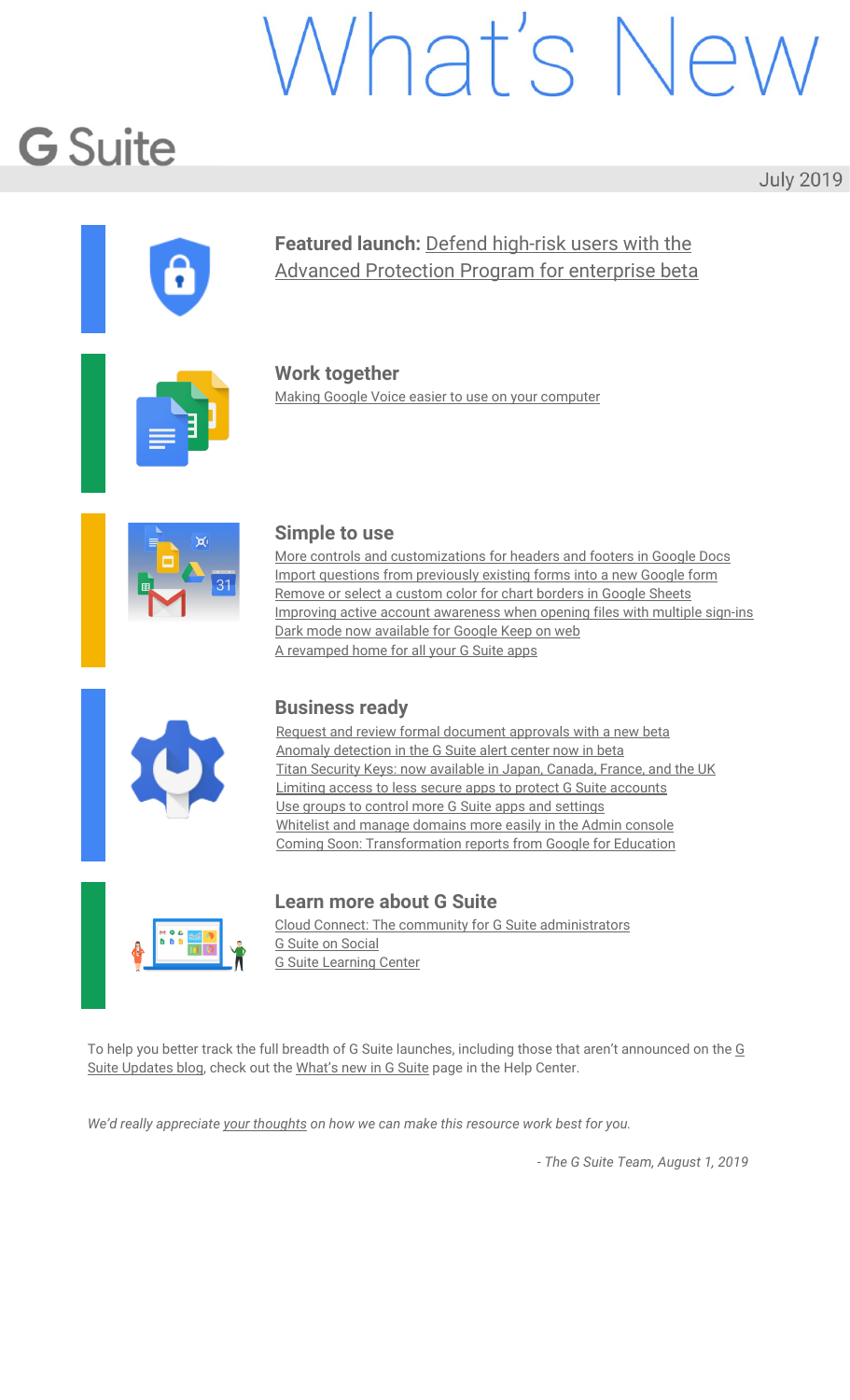#### <span id="page-6-0"></span>Improving active account awareness when opening files with multiple sign-ins

| Announced on July 9, 2019 | Share with your organization | - back to top - |
|---------------------------|------------------------------|-----------------|

#### **What's changing**

We're making it easier for you to identify which Google account is active when opening and contributing to Docs, Sheets, and Slides files.

When you're logged into multiple accounts, like switching between your work and personal accounts, it can sometimes be confusing to determine which account is active when opening and collaborating on a Doc, Sheet, or Slide.

Now when you open a file, you may see a message that indicates which account is active, and gives you the option to quickly change accounts to ensure you're using the best one. This will help eliminate confusion and ensure you're using the correct account when contributing to content.



#### <span id="page-6-1"></span>Dark mode now available for Google Keep on web

|  | Announced on July 9, 2019<br>Share with your organization<br>- back to top - |  |
|--|------------------------------------------------------------------------------|--|
|--|------------------------------------------------------------------------------|--|

#### **What's changing**

You can now enable Dark mode for Keep on the web. To activate Dark mode, click Settings (gear icon) in the top bar and select "Enable Dark mode" from the dropdown menu.

Note that Dark mode must be [enable](https://gsuiteupdates.googleblog.com/2019/05/dark-mode-calendar-keep.html)d on a per-device basis. You can also enable Dark mode for Keep on [Android.](https://gsuiteupdates.googleblog.com/2019/05/dark-mode-calendar-keep.html)

Dark mode is a popular feature that's frequently requested by Calendar and Keep users. It creates a better viewing experience in low-light conditions by reducing brightness.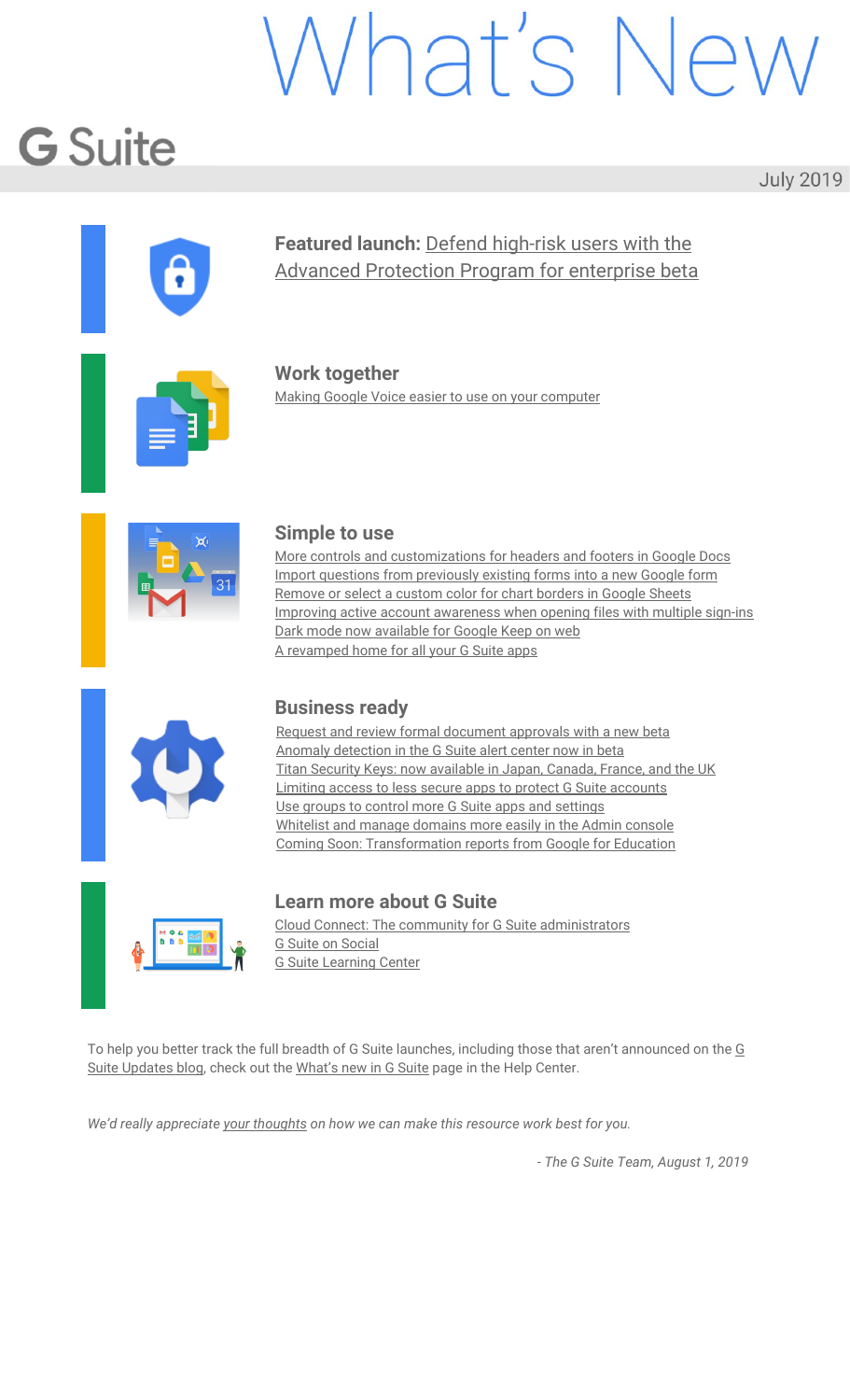| ▬       | Кеер<br>m    | Q. Search your notes                                                                         |                                                                                             |                                                            | $Q = G \cos \theta$<br>$\circ$<br>B<br>e<br>田                                                             |  |
|---------|--------------|----------------------------------------------------------------------------------------------|---------------------------------------------------------------------------------------------|------------------------------------------------------------|-----------------------------------------------------------------------------------------------------------|--|
| ۰       | <b>Notes</b> |                                                                                              | Take a nota                                                                                 |                                                            | 図<br>$\Box$<br>×                                                                                          |  |
| a.      | Reminders    |                                                                                              |                                                                                             |                                                            |                                                                                                           |  |
| LANELS  |              | <b>POINTO</b>                                                                                |                                                                                             |                                                            |                                                                                                           |  |
| $\circ$ | Inspiration  | <b>Material Design</b><br><b>Material design is a</b>                                        | Crepe Recipe<br>1. In a blended condition                                                   | Grocery list<br>C Paper caveta                             | Surprise party<br>for Kristin!                                                                            |  |
| D.      | Personal     | foundation spon which<br>applications for Goagle<br>platforms are built.                     | fine, ware set, mily<br>eggs, and butter.<br>2. Parent until markets to                     | <b>Distance</b><br>$\square$ Sons<br><b>C French bread</b> |                                                                                                           |  |
| D.      | <b>Wark</b>  | These principles are<br>intended for a wide                                                  |                                                                                             | TT Norwando Military<br><b>Dillento</b>                    | To-Do<br><b>Times Made</b>                                                                                |  |
| s       | Eclit labels | audience.                                                                                    |                                                                                             | $\square$ Disjons<br><b>Cheesen</b>                        | El Schedule sync mith<br><b>El Univir Companien</b>                                                       |  |
| 田       | Archive      | <b>CO</b> NAME ROOM                                                                          |                                                                                             | <b>CONSH</b>                                               | <b>Ci Chat with Erin</b><br><b>CONTINUES</b>                                                              |  |
| 日.      | Trash        |                                                                                              |                                                                                             |                                                            | <b>C dee densist</b><br>C Fix gamegie down<br><b>El they side table</b><br><b><i>C they graceries</i></b> |  |
|         |              | <b>IFFIRMS</b>                                                                               |                                                                                             |                                                            |                                                                                                           |  |
|         |              | <b>Gift Ideas</b>                                                                            | Google doodle                                                                               | Pick up trash                                              |                                                                                                           |  |
|         |              | <b>C New bike between</b><br><b>Dicester</b><br>Ci Cute houseplant?<br><b>IT beginsmings</b> | A Google Doodle in a<br>special temporary<br>alteration of the lage<br>on Doogle's bomegage | tonight                                                    |                                                                                                           |  |
|         |              | Clean off pionic                                                                             |                                                                                             |                                                            |                                                                                                           |  |
|         |              | tables and get<br>chairs.                                                                    | Trip to Hawaii                                                                              |                                                            |                                                                                                           |  |

*Dark mode for Keep on web.*

#### <span id="page-7-0"></span>A revamped home for all your G Suite apps

| Announced on July 9, 2019 | Share with your organization | <u>- back to top</u> - |
|---------------------------|------------------------------|------------------------|
|                           |                              |                        |

#### **What's changing**

You can see a list of all the core G Suite apps enabled for your organization in the User Dashboard at [gsuite.google.com/dashboard](https://apps.google.com/user/hub). After a recent redesign, this page is now better-looking and easier to navigate, with a search bar that allows users to quickly find apps.

Users will be directed to the User Dashboard after signing the G Suite Terms of Service, but they can also bookmark it for quick access in the future. Visit the Help Center for more [information.](https://support.google.com/a/answer/9365414)

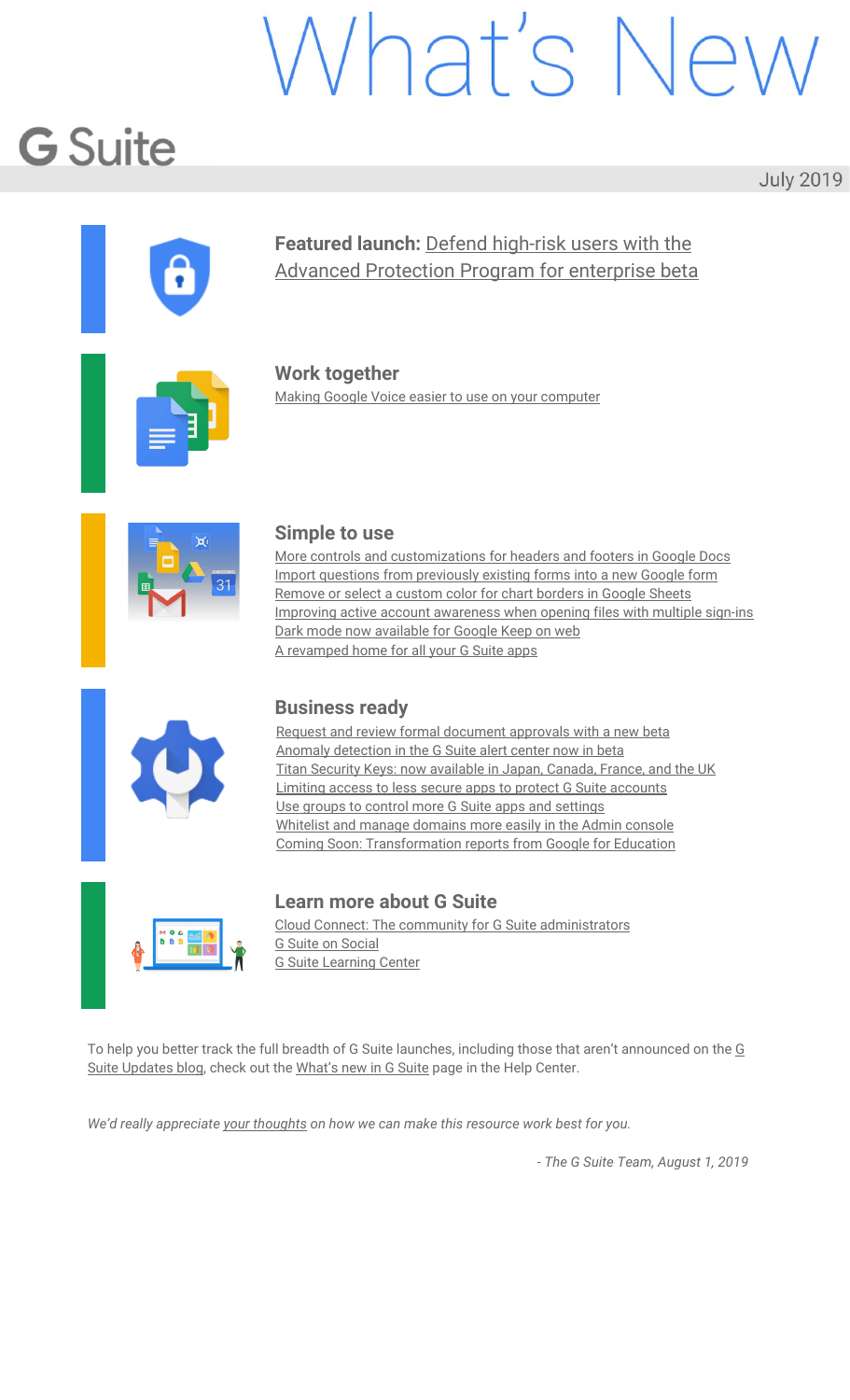## Business ready

#### <span id="page-8-0"></span>Request and review formal document approvals with a new beta

| Announced on July 1, 2019 | Admin feature | - back to top - |
|---------------------------|---------------|-----------------|
|                           |               |                 |

#### **What's changing**

We're launching a new beta that allows you to request and review formal approvals on Google Docs, Sheets, and Slides. This feature gives you a direct way to get binding approvals on a file, and to see who's approved them.



To learn more about this beta and to apply, see [here](https://docs.google.com/forms/d/e/1FAIpQLScaWgMrTZqzR6_OwDP0Ch0i94ltc41DdV-5eMAedtBgs3o34w/viewform).

#### **Who's impacted**

Admins and end users

#### **Why you'd use it**

With this beta, you can easily request approval on specific files from a single or multiple reviewers. Once you add a reviewer to a file, they'll receive a notification via email.

You'll also have the option to specify a due date when requesting an approval. As the due date approaches, reviewers will receive reminders via email that their approval is needed. Reviewers will also receive reminders if their approval is past due.

For a single reviewer, the file is automatically approved or rejected once the reviewer makes their choice. For multiple reviewers, the file gets approved once **all** reviewers have selected "approve" and rejected once **any** reviewer selects "reject."

If you need to add additional reviewers to a request, you can do so as long as an approval is still pending. In addition, editors and pending reviewers can choose to re-assign a review request to a more appropriate party.

#### **How to get started**

**Admins:** To apply for the Google Drive [Approvals](https://docs.google.com/forms/d/e/1FAIpQLScaWgMrTZqzR6_OwDP0Ch0i94ltc41DdV-5eMAedtBgs3o34w/viewform) beta, see here. **End users:**

#### **Once this feature is enabled for your domain, to request an approval:**

In Google Drive, right-click the file you want to get approved and select "Approvals" from the list of options.

If you have the file open in preview mode, this option is also available in the actions listed in the three-dot drop-down menu.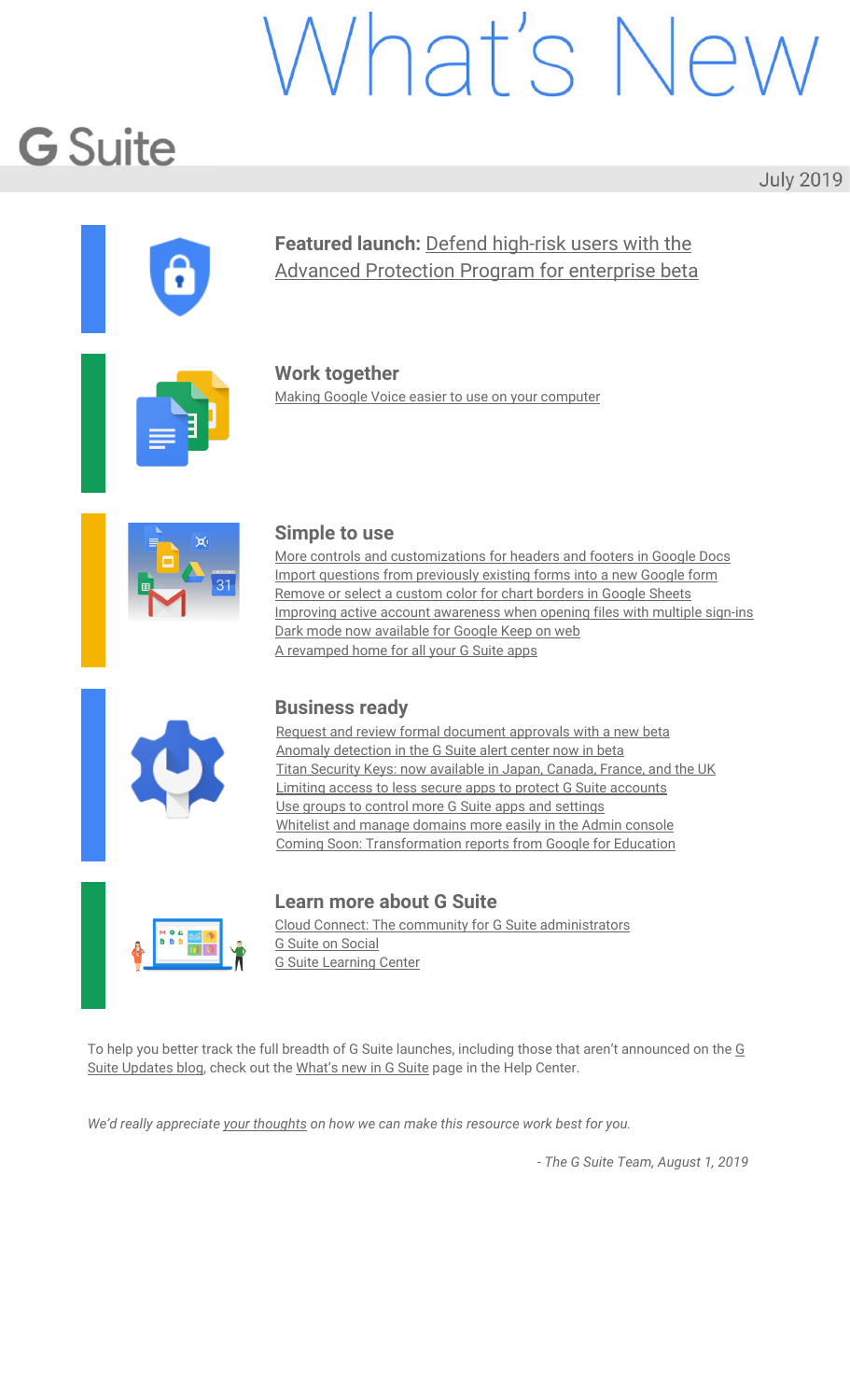#### **○ To approve or reject a file:**

If your approval is requested on a document, you'll receive a notification email and can take action within Gmail:

> You can approve or reject the document in the preview pane, and add comments.

From Drive, you can see a pending request for approval in the action items associated with a file, or by right-clicking and choosing "View approvals."

#### **Additional details**

Once you send a file for review, the content of the file cannot be modified, including leaving and resolving comments within the document. Only comments regarding the approval itself can be added.

Only editors can unlock the file, in which case the review request is cancelled. Reviews can be requested again once all revisions are made.

#### <span id="page-9-0"></span>Anomaly detection in the G Suite alert center now in beta

|  | Announced on July 31, 2019 | Admin feature | <u>- back to top</u> - |  |
|--|----------------------------|---------------|------------------------|--|
|--|----------------------------|---------------|------------------------|--|

#### **What's changing**

We're launching the beta of anomalous alert activity for Google Drive. Super admins and admins with delegated privileges for the alert [center](https://gsuite.google.com/products/admin/alert-center/) for G Suite will be alerted when potential data exfiltration risks occur based on unusual Google Drive behavior. Our machine learning models analyze security signals within Google Drive to detect potential security risks such as data exfiltration or policy violations related to unusual external file sharing and download behavior.

| Google Admin<br>Q Search<br>≡                                                                                                                                            |                                                          |                  |                         |                                      | $\equiv$ |
|--------------------------------------------------------------------------------------------------------------------------------------------------------------------------|----------------------------------------------------------|------------------|-------------------------|--------------------------------------|----------|
| Security > Alexander                                                                                                                                                     |                                                          |                  |                         |                                      |          |
|                                                                                                                                                                          |                                                          |                  |                         |                                      |          |
| Alerta   Showing 1-20 of many.                                                                                                                                           |                                                          |                  |                         |                                      | ø<br>٠   |
| * Seedfilters ( + Add a fiber                                                                                                                                            |                                                          |                  |                         |                                      |          |
| o<br>Mersussey                                                                                                                                                           | Lot units & Lot under the                                |                  | liam interes            |                                      |          |
| Onverselerati sharing ansmalous activity<br>o<br>8<br>pliciation 42 per charact 122 discusses externeds. These were it recovers: The action's Meling of which restricts. | tera Modification de 22 d'abril<br>An 12.826 AM - 0 High |                  | 05390010<br>Het started |                                      |          |
| Phinling message detected post-delivery<br>M<br>Quoja aktorbit ani recisci frid 12 missingist from komistinate plas in sicultating post-bener                            | Jun 12: 3: 24 AM                                         | <b>B MARIET</b>  | Not started in a        |                                      |          |
| Device compromised<br>n<br>A detect's compromised abditions against the best of the Chall 2003 (at                                                                       | Jun 13: 8:23 AM 6 Modium                                 |                  | Not attend in the       |                                      |          |
| Leaked password<br>o<br>A<br>ject (Dela's 27 mins away bound out a publically position of our exportment everlessing). If patiented to any street in requirement         | Jun 13, 8:22 AM 4 Minforth                               |                  | Not started  +          |                                      |          |
| Phishing message detected past-delivery<br>o.<br>M<br>Concie detected and resissantial if messages them hank (jainshees) as in an phialong possibliness.                 | Jun 12, 8:21 AM                                          | $\triangle$ Hopy | in progress :           |                                      |          |
| Orive indental sharing anamalous activity.<br>b<br>G<br>engine-stices showl-47 document precises. Then were 100 requests. The actor's shorted ecriving institute         | Jon 12, 8:20 AM                                          | · High           | in progress             | Admin Three<br>administrate \$2,0000 |          |

#### **Who's impacted**

Admins only

#### **Why you'd use it**

Staying on top of activity that impacts the organization's security is top of mind for most admins.

Once in beta, we'll proactively notify you of potential security risks including data exfiltration and unusual user behavior patterns that can otherwise be more difficult for security admins to discover.

Additionally, since the alert center integrates with the security center investigation tool for G Suite, organizations can directly launch remediation efforts from within the alert center.

#### **How to get started**

**Admins:** Sign up for the beta using this [form.](https://forms.gle/S6LdjdvyPrScXnLe6) **End users:** No action needed.

#### **Additional details**

With this beta program, we're launching two new types of alerts: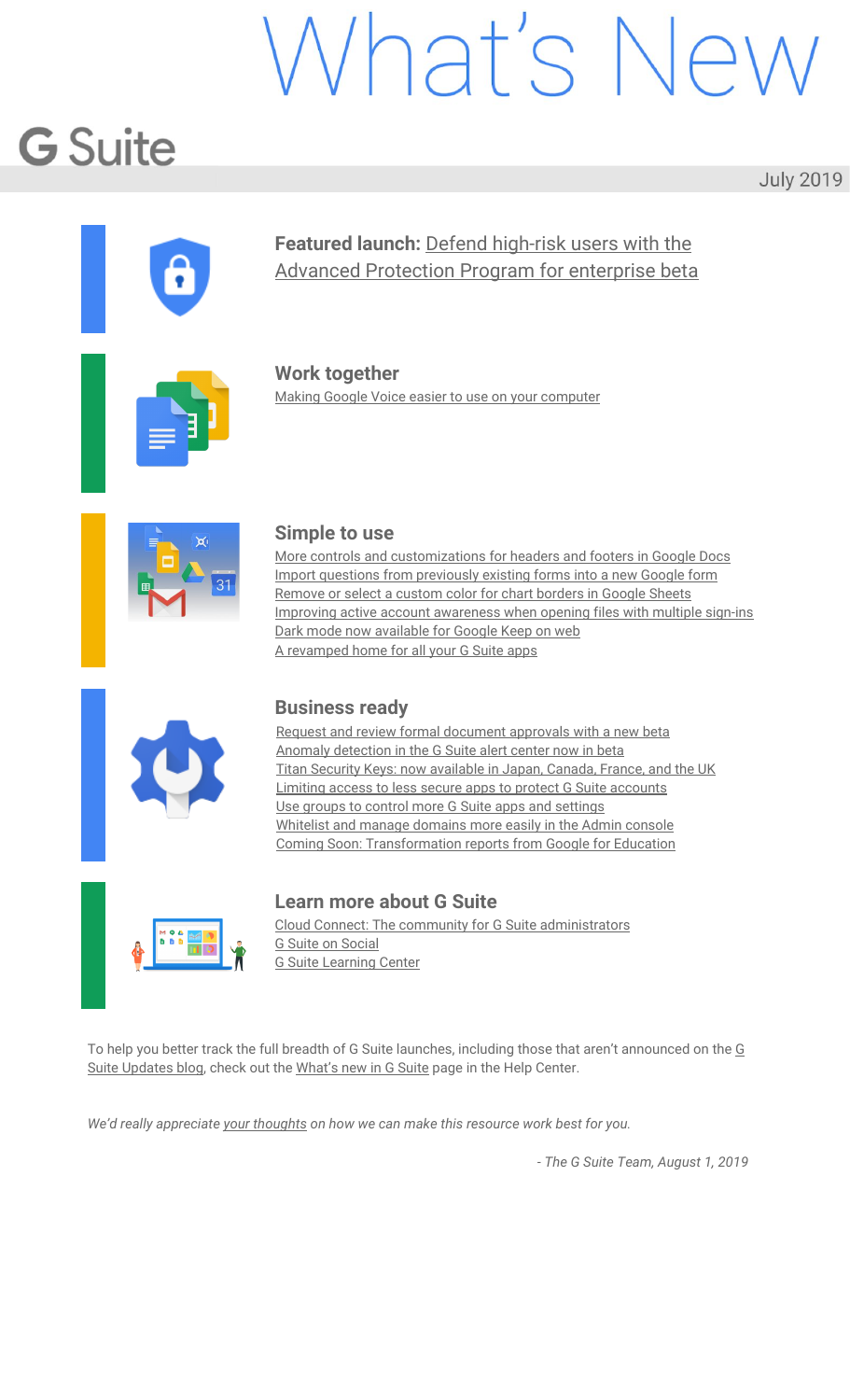**Drive External Sharing Anomalous Activity alert:** This alert informs security admins of potential data exfiltration risks based on unusual user Drive sharing behavior to external users. **Drive Download Anomalous Activity alert:** This alert informs security admins of potential data exfiltration risks based on unusual user Drive downloading behavior.

#### <span id="page-10-0"></span>Titan Security Keys: now available in Japan, Canada, France, and the UK

| Announced on July 31, 2019 | Admin feature | - back to top - |
|----------------------------|---------------|-----------------|

#### **Quick launch summary**

Last year, we [launched](https://cloud.google.com/blog/products/identity-security/titan-security-keys-now-available-on-the-google-store) Titan Security Keys in the United States to help companies protect their users' accounts against phishing and account takeovers. Now, Titan Security Keys are available on the [Google](https://store.google.com/product/titan_security_key_kit) Store in Japan, Canada, France, and the United Kingdom (UK).

Titan Security keys can be used anywhere FIDO [security](https://fidoalliance.org/how-fido-works/) keys are supported, including Google's [Advanced](https://landing.google.com/advancedprotection/) [Protection](https://landing.google.com/advancedprotection/) Program, and help provide strong protection against automated bots, bulking phishing, and targeted attacks.



Admins can learn more about enabling security key enforcement for G Suite, GCP, and Cloud Identity users by visiting our **Help [Center](https://support.google.com/a/answer/9176657/)**.

#### <span id="page-10-1"></span>Limiting access to less secure apps to protect G Suite accounts

| Announced on July 29, 2019 | Admin feature | - back to top - |
|----------------------------|---------------|-----------------|
| What's changing            |               |                 |

On October 30, 2019, we'll begin removing the setting to "[Enforce](https://support.google.com/a/answer/6260879) access to less secure apps for all users" from the Google Admin console. This setting should disappear from your Admin console by the end of year.

| Less secure apps<br>Locally applied<br>이 부모님께서 동생을 받아 보이겠다. | This setting will be<br>(a) Disable access to less secure apps for all users (Recommended)<br>removed on or after<br>Allow users to manage their access to less secure apps:<br>October 30, 2019.<br>Enforce access to less secure apps for all users (Not Recommended) |
|-------------------------------------------------------------|-------------------------------------------------------------------------------------------------------------------------------------------------------------------------------------------------------------------------------------------------------------------------|
|                                                             | Some apps use less secure sign-in technology, which makes accounts more vulnerable. You can choose to deny access for these apps, which we<br>recommend, or choose to allow access despite the risks. @<br>기업 이 주의 시간이 없어서 이 사람이 없어 있어요. 그 사람은 이 사람이 어려워 있다             |

If the "Enforce access to less secure apps for all users" setting is selected for your domain when this change takes place, we'll automatically select "Allow users to manage their access to less secure apps" instead. You'll no longer have the option to enforce access to LSAs at the domain level.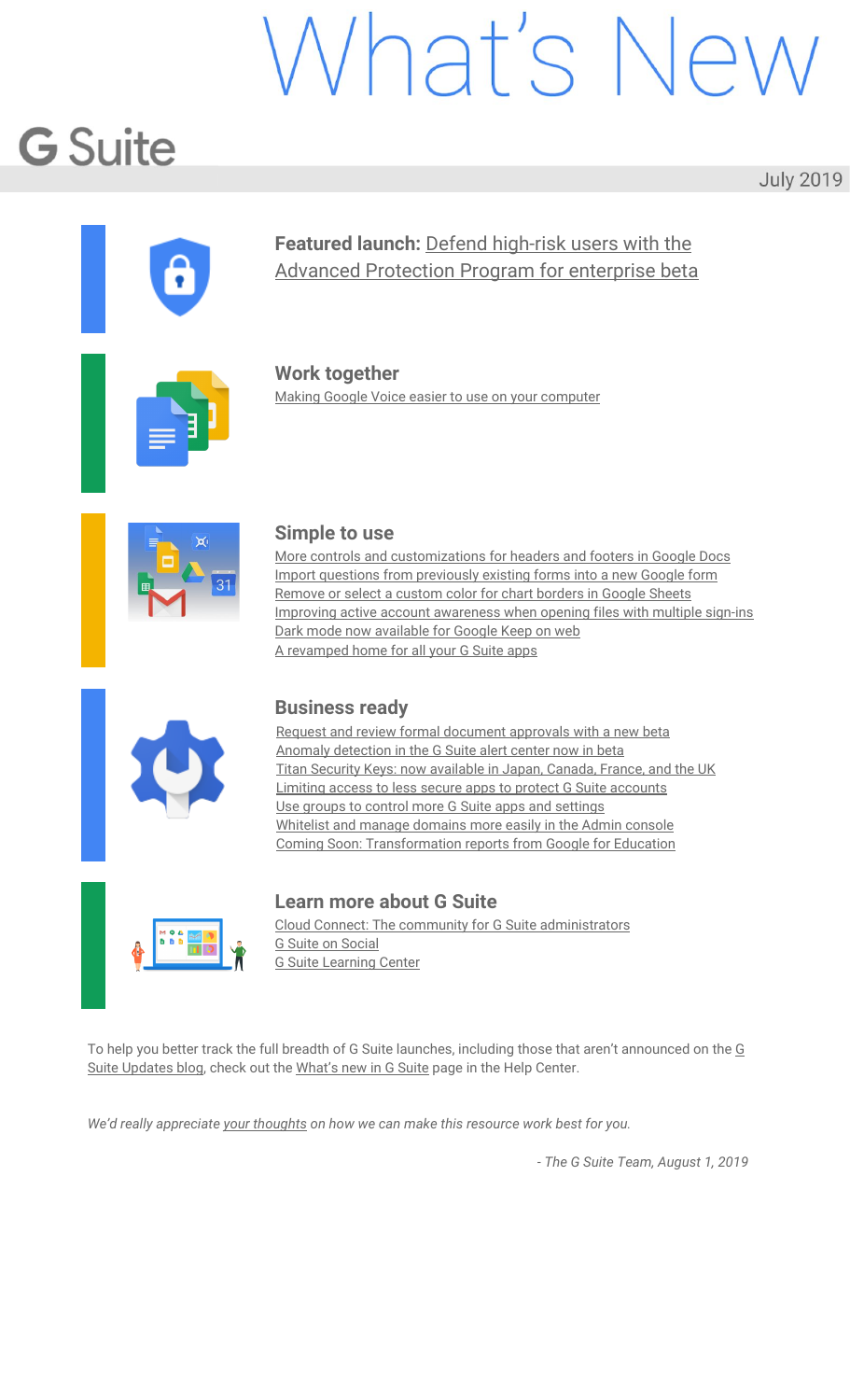Following this change, if you "Allow users to manage their access to less secure apps," users will still have the option to [access](https://support.google.com/accounts/answer/6010255) LSAs, provided the "Less secure app access" setting is enabled at the individual user account level. To minimize disruption in domains where we've automatically changed the setting from "Enforce access" to "Allow users to manage their access," this account-level setting will be on by default at the time of the change for all *active* users of LSAs.

#### Less secure app access  $\leftarrow$

Some apps and devices use less secure sign-in technology, which makes your account more vulnerable. You can turn off access for these apps, which we recommend, or turn on access if you want to use them despite the risks. Learn more

Allow less secure apps: ON

If a user has previously opted to let LSAs access their account, but no LSAs have connected to their account in some time, we'll turn this account-level setting off for them. They can manually reenable this setting at any time at myaccount.google.com/lesssecureapps (provided their admin allows them to do so).

#### **Who's impacted**

Admins and end users

#### **Why it's important**

We're making this change to protect your users. LSAs connect to Google accounts using only a username and password, which makes them vulnerable to hijacking. Whenever possible, users should connect to their accounts via [OAuth](https://developers.google.com/identity/protocols/OAuth2), a more secure method. OAuth allows third-party apps to use Google account information without seeing a user's password, and it gives admins security controls like the ability to whitelist certain apps and offer scope-based account access.

Visit the Help Center to learn more about managing [OAuth-based](https://support.google.com/a/answer/7281227) access to connected apps.

#### **How to get started**

**Admins:** No action is required, but we recommend the following:

- If you currently enforce access to LSAs in your domain, change your setting to [disable](https://admin.google.com/valueofinformation.com/AdminHome?fral=1#ServiceSettings/notab=1&service=securitysetting&subtab=lesssecureappsaccess) access or allow users to [manage](https://admin.google.com/valueofinformation.com/AdminHome?fral=1#ServiceSettings/notab=1&service=securitysetting&subtab=lesssecureappsaccess) their access as soon as possible, as LSAs can make Google accounts vulnerable to hijackers.
	- Encourage your users to use OAuth-based protocols (like OAuth-based IMAP) to give non-Google apps access to their Google accounts, including their email, calendar, and contacts.
	- Review our list of [alternatives](https://support.google.com/a/answer/6260879#alternatives) to less secure apps.
	- Prepare your users and internal help desks for the change.
	- Update any user guides you've previously published to recommend the use of OAuth or to instruct users on how to turn on LSAs.
- **End users:** Visit the Help Center to learn more about LSAs and your [account.](https://support.google.com/accounts/answer/6010255)

#### **Additional details**

See below for FAQs.

#### **What is a less secure app (LSA)?**

A less secure app (LSA) is an app that connects to Google accounts using only username and password verification for access and not OAuth. Generally, you should only allow your users to use external apps that connect to Google accounts via OAuth, as LSAs make user accounts more vulnerable to hijacking.

#### **I have an app that cannot use OAuth; what do I do?**

Choose the "Allow users to manage their access to less secure apps" option in the Admin console, and ensure that users who need to use the app enable the "Less secure app access" setting at

myaccount.google.com/lesssecureapps. We also recommend contacting the app's developer and asking them to provide support for OAuth, as this is the more secure option. A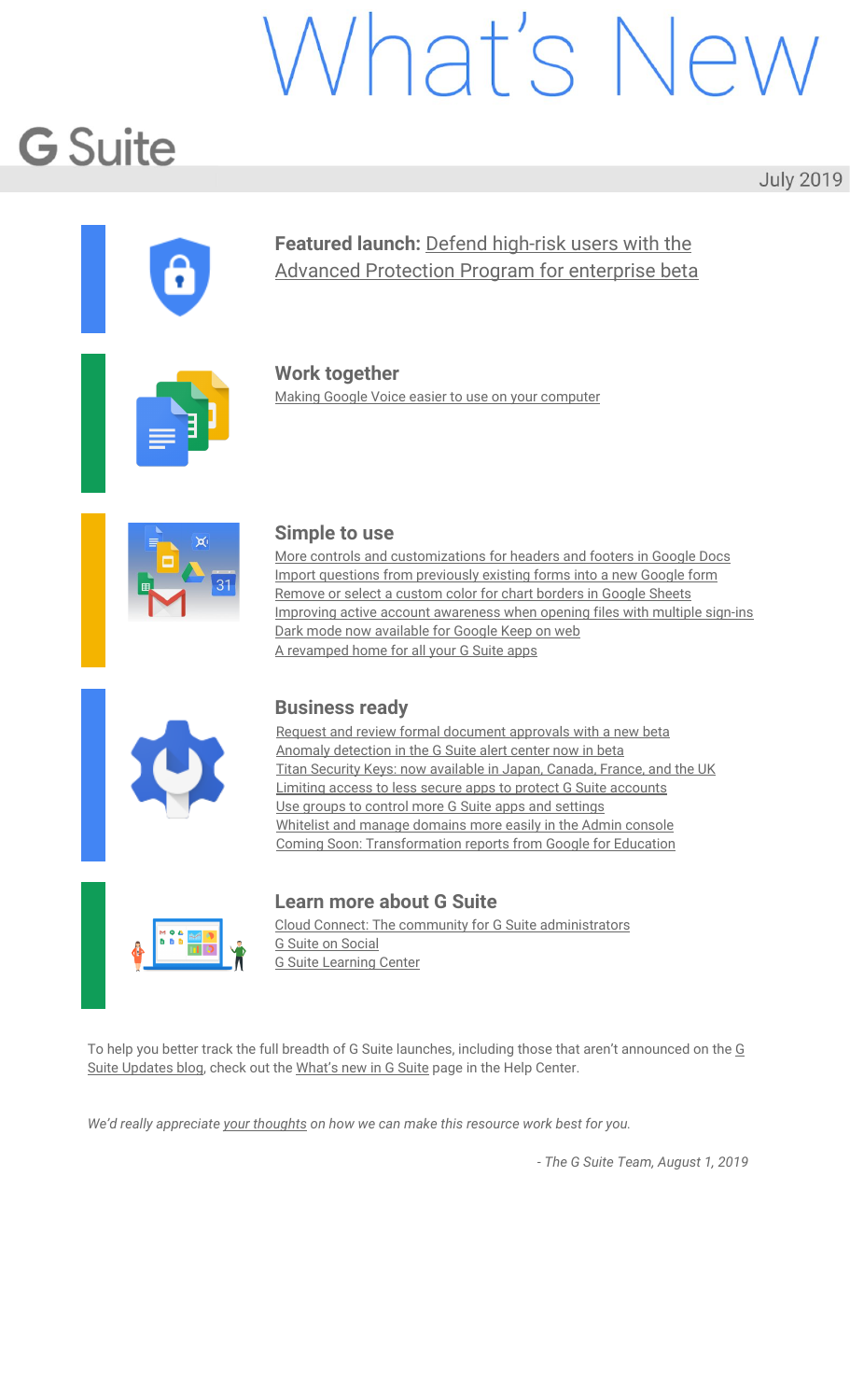#### <span id="page-12-0"></span>Use groups to control more G Suite apps and settings

| Announced on July 1, 2019<br>Admin feature<br>- back to top - |  |
|---------------------------------------------------------------|--|
|---------------------------------------------------------------|--|

#### **What's changing**

Last year, we announced that you could control access to G Suite apps and [services](https://gsuiteupdates.googleblog.com/2018/12/control-g-suite-apps-using-google-groups.html) using groups. We're now expanding what G Suite features you can control using groups. You can now use groups to control default settings for:

**App Maker** database settings **Currents** settings (for organizations enrolled in the [Currents](https://gsuiteupdates.googleblog.com/2019/04/currents-for-gsuite.html) beta program) **Directory** editability, such as what profile information (e.g. name, birthday, gender, etc.) users can edit **Google Drive and Docs** policies for sharing files and link visibility **Google Voice** settings (for organizations who have signed up for [Google](https://gsuiteupdates.googleblog.com/2019/04/google-voice-for-business-cloud-telephony.html) Voice) **Hangouts Meet** settings **YouTube** content settings, permissions, and more

#### **Who's impacted**

Admins only

#### **Why you'd use it**

Using groups can make G Suite simpler to manage while making sure the right users have access to the right apps, and have the appropriate default settings within those apps. For example, you could use groups to automatically configure G Suite for specific job functions, project teams, specific seniority levels, or geographic locations.

#### **How to get started**

Admins: Use our Help Center to learn how to [configure](https://support.google.com/a/answer/9224126) G Suite service settings with groups. End users: No action needed.

<span id="page-12-1"></span>

| Apps > G Suite + Settings for Drive and Docs + Sharing settings<br>Drive and Docs<br>Users.<br>Groups<br>Search for a group | Applied at 'Cloud Identity'<br>v<br>$\sim$<br>Shared drive creation<br>Applied at 'Court Islands' |                            | ON - Files owned by users in Cloud Identity can be shared outside of Cloud Identity Rocks. This applies to<br>files in all shared drives as well.<br>Access Checker<br>Recipients only, Cloud Identity Rocks, or public (no Google account required).<br>Distributing content outside of Cloud Identity Rocks<br>Anyone<br>Prevent users in Cloud Identity from creating new shared drives.<br>OFF<br>Prevent full-access members from modifying shared dilve settings<br>OFF.<br>Prevent people outside Cloud Identity from accessing files in the shared drive<br>on<br>Prevent non-members of the shared drive from accessing files in the shared drive<br>OFF |  |
|-----------------------------------------------------------------------------------------------------------------------------|---------------------------------------------------------------------------------------------------|----------------------------|-------------------------------------------------------------------------------------------------------------------------------------------------------------------------------------------------------------------------------------------------------------------------------------------------------------------------------------------------------------------------------------------------------------------------------------------------------------------------------------------------------------------------------------------------------------------------------------------------------------------------------------------------------------------|--|
|                                                                                                                             |                                                                                                   |                            | Prevent commenters and viewers from downloading, copying and printing files in the shared drive<br>ore                                                                                                                                                                                                                                                                                                                                                                                                                                                                                                                                                            |  |
|                                                                                                                             | Link Sharing                                                                                      | Applied at 'Doud Identity' | Link Sharing Defaults<br>OFF                                                                                                                                                                                                                                                                                                                                                                                                                                                                                                                                                                                                                                      |  |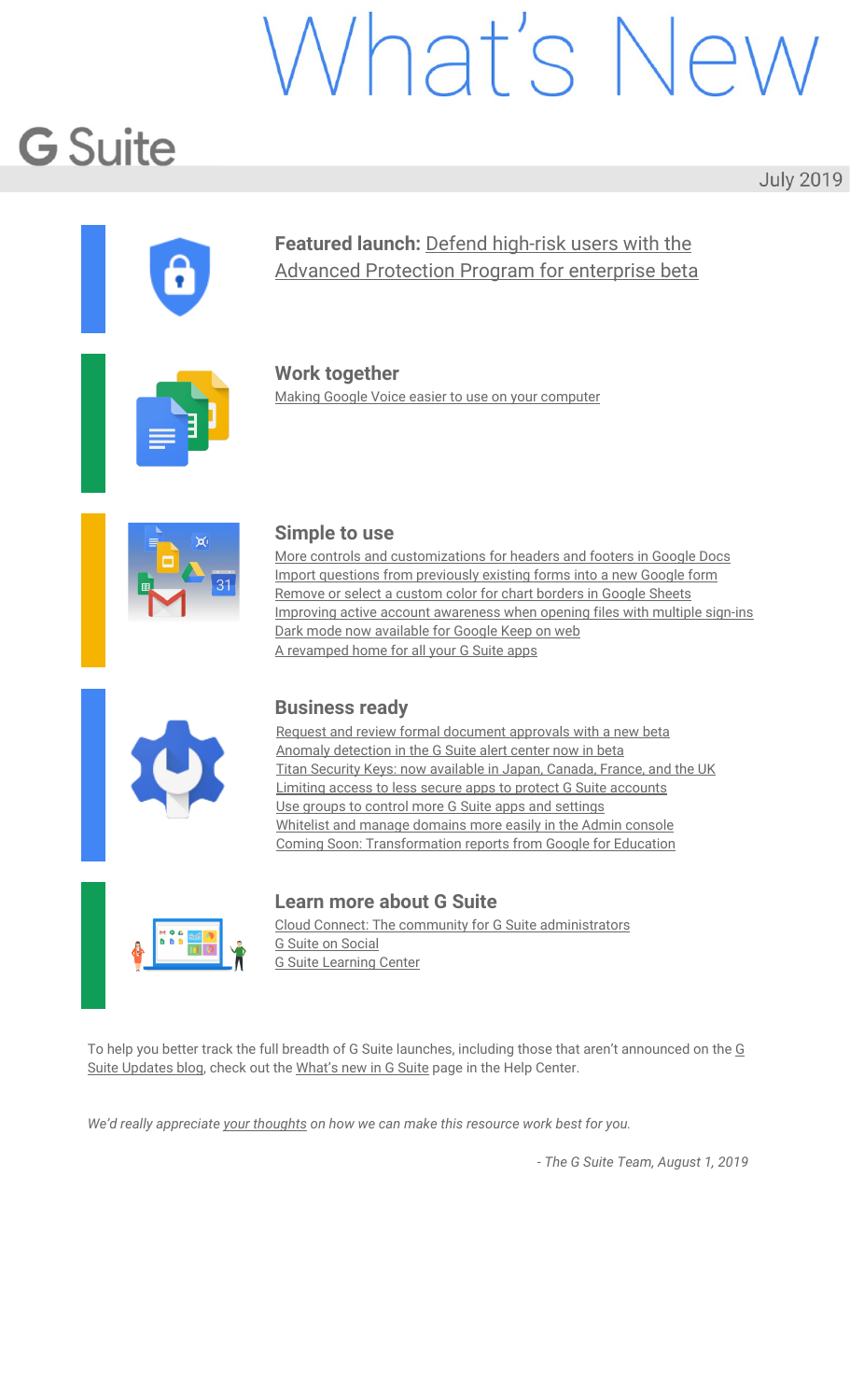

#### **What's changing**

We're making a few changes to how G Suite admins manage owned and whitelisted domains in the Admin console. There will be no significant functionality changes, but the interface at *Admin console > Account > Domains* will be different. Specifically you may notice:

A "Manage [domains"](https://support.google.com/a/answer/7502379) section. This was previously called "Add/remove domains."

A "[Whitelisted](https://support.google.com/a/answer/6160020) domains" section. This was previously called "Whitelisted external domains" and is where you can whitelist domains so your users can more easily collaborate with users in those domains.

An updated interface in both of these sections, with options rearranged to make it easier to find and perform common functions.

| $\equiv$ Google Admin                                                                                                   | Q. Search for users or settings                                                                     |                                                                                                                                                                 | $\bullet$ | $\bullet$ | ≣                  |   |
|-------------------------------------------------------------------------------------------------------------------------|-----------------------------------------------------------------------------------------------------|-----------------------------------------------------------------------------------------------------------------------------------------------------------------|-----------|-----------|--------------------|---|
| Domains                                                                                                                 |                                                                                                     |                                                                                                                                                                 |           |           |                    |   |
| Manage domains<br>Add or remove domains or domain<br>alisses that your organization owns<br>12 DOMAINS / DOMAIN ALIASES | ▦<br>Whitelisted domains<br>Whitelist external domains to enable<br>limited privileges<br>2 DOMARES | 駒                                                                                                                                                               |           |           |                    |   |
| $\equiv$ Google Admin                                                                                                   | Q Search for users or settings                                                                      |                                                                                                                                                                 | $\bullet$ | $\bullet$ | $\mathbf{H}^{\pm}$ | 暖 |
| Whitelisted domains $\vert \mathbf{v} \vert$<br>Domains >                                                               |                                                                                                     |                                                                                                                                                                 |           |           |                    |   |
|                                                                                                                         |                                                                                                     | Whitelist a trusted organization's domain to let you work together in certain Google products. The organization must be using G Suite. Learn about requirements |           |           |                    |   |
| <b>Whitelisted domains</b>                                                                                              | Add new                                                                                             |                                                                                                                                                                 |           |           |                    |   |
| Domain                                                                                                                  |                                                                                                     |                                                                                                                                                                 |           |           |                    |   |
| enterprise-trials.com                                                                                                   |                                                                                                     |                                                                                                                                                                 |           |           |                    |   |
| polymer.com                                                                                                             |                                                                                                     |                                                                                                                                                                 |           |           |                    |   |
| white.com                                                                                                               |                                                                                                     |                                                                                                                                                                 |           |           |                    |   |
|                                                                                                                         |                                                                                                     |                                                                                                                                                                 |           |           |                    |   |
|                                                                                                                         |                                                                                                     |                                                                                                                                                                 |           |           |                    |   |
|                                                                                                                         |                                                                                                     |                                                                                                                                                                 |           |           |                    |   |
|                                                                                                                         |                                                                                                     |                                                                                                                                                                 |           |           |                    |   |
|                                                                                                                         |                                                                                                     |                                                                                                                                                                 |           |           |                    |   |
|                                                                                                                         |                                                                                                     |                                                                                                                                                                 |           |           |                    |   |
|                                                                                                                         |                                                                                                     |                                                                                                                                                                 |           |           |                    |   |
|                                                                                                                         |                                                                                                     |                                                                                                                                                                 |           |           |                    |   |

Use our Help Center to learn more about how to add more [domains](https://support.google.com/a/answer/7502379) to your G Suite account or [whitelist](https://support.google.com/a/answer/6160020) trusted G Suite [domains.](https://support.google.com/a/answer/6160020)

<span id="page-13-0"></span>Coming Soon: Transformation reports from Google for Education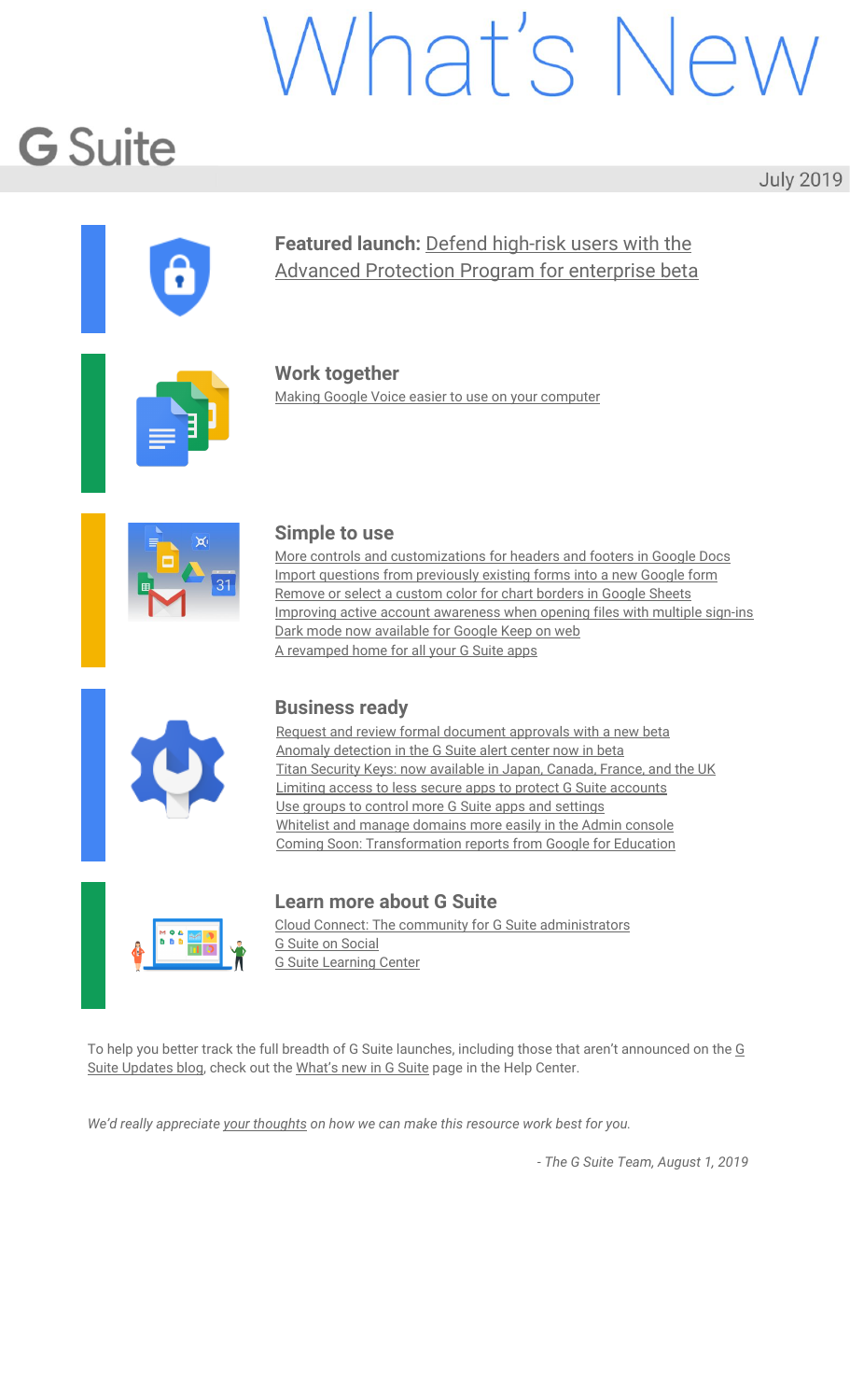#### **What's changing**

This back-to-school season, we're launching Google for Education [transformation](https://g.co/edutransformationreport) reports[,](https://g.co/edutransformationreport) available to all K-12 districts and schools in the US free of charge. Admins can sign up to be notified once the tool is available by filling out this [form.](http://bit.ly/gfetransformation)

#### **Who's impacted**

Admins only

#### **Why you'd use it**

The transformation report is a free tool designed to help quantify an organization's Google for Education implementation across our products and programs. Semester-based reports track usage trends over time and make it easy to understand how your organization is using G Suite, Chromebooks, and progressing through Certification and Transformation programs.

Based on survey responses and usage information, you'll receive tailored recommendations and resources from Google for Education to help you drive more impact across your organization.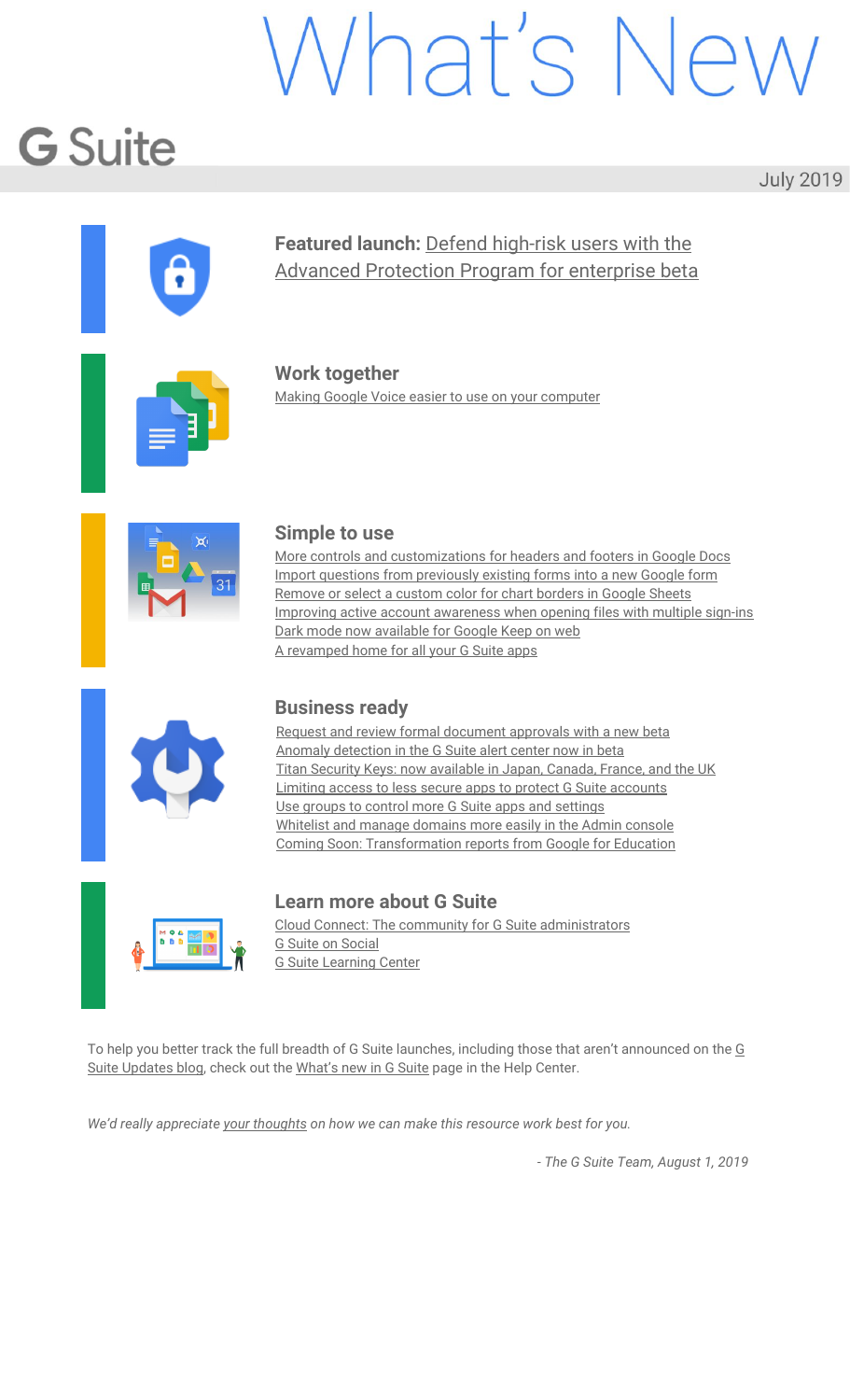Google for Education



*Sample Transformation report.* 

Lorem ipsum dolor sit amet, consectetur adipisicing elit

Lorem ipsum dolor sit amet, consectetur adipisicing elit

Lorem ipsum dolor sit amet, consectetur adipisicing elit

Lorem ipsum dolor sit amet, consectetur adipisicing elit